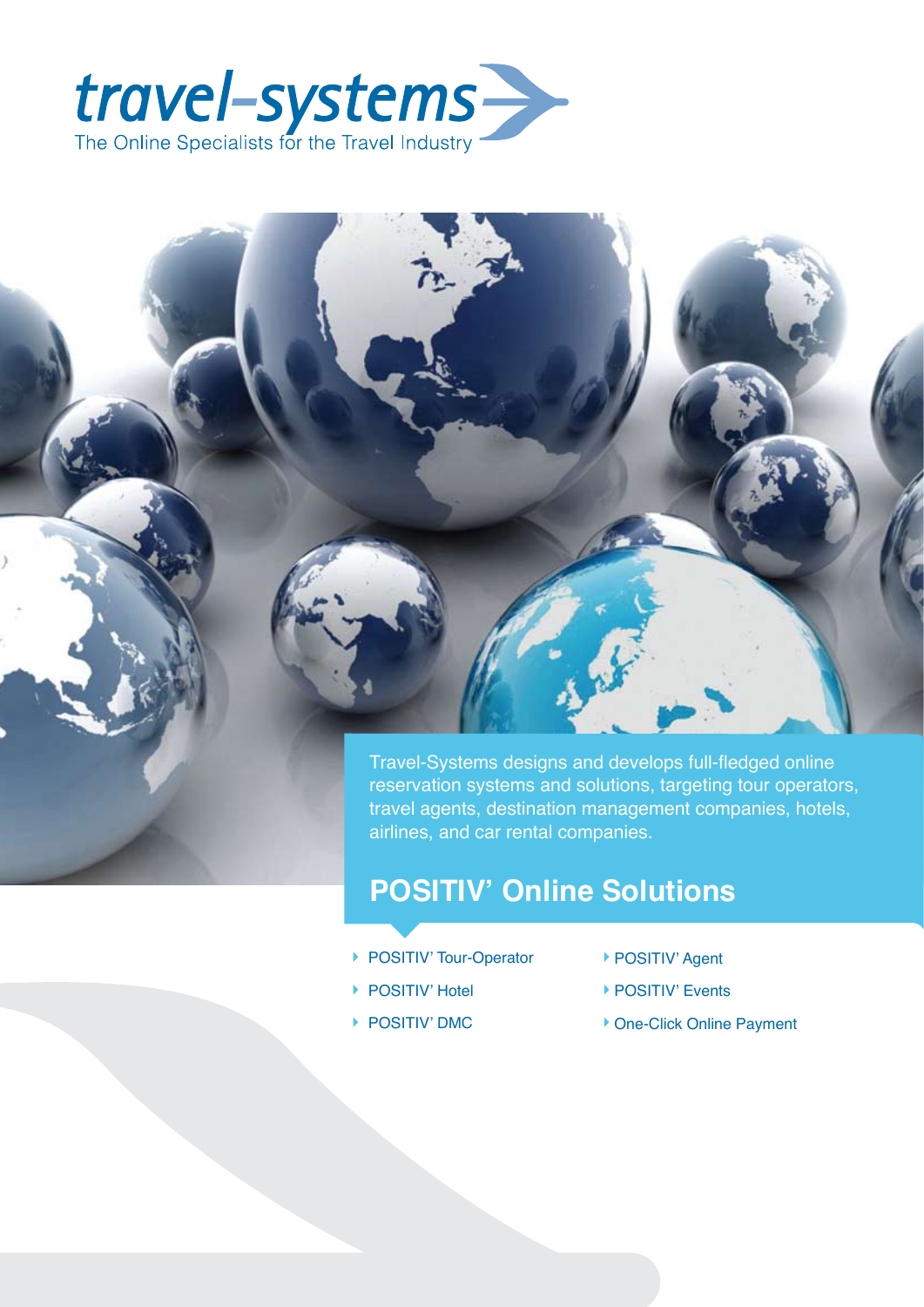## Who are we?

Travel-Systems is dedicated to online travel solutions with a multi-skilled team of travel, IT, and software engineering experts as a cornerstone. Consultants, programmers, and many other specialists combine their technical talent with the exceptional knowledge of online travel specifics to implement a comprehensive system essential for effective operations.

### **Over 50 years of experience in the travel industry and 15 years in the web and online industry combined.**

## What do we do?

We design creative and pioneering products based on a full understanding of the travel industry as well as a proven experience in the web and the software development industry. Our offers consist of a new generation of reservation systems as well as online solutions for key players of the travel business:

## What do we believe in?

We strongly believe that:

The future of travel companies is online and precisely in IT. The travel market is in need of customized and tailor-made solutions built on a robust and scalable core-product infrastructure. These solutions, serving the needs of companies with sophisticated processes and operations, will reduce complications, operational costs, and overheads, thus increase profit margins.

- ▶ Tour Operators
- Hotels
- ▶ Travel Agents
- Destination Management Companies
- ▶ Car Rental Companies
- Event Planners and Organizers

We also grant you the experience of our experts by providing e-tourism, travel, web, and e-commerce consulting services.

## Our objectives are to:

- Satisfy our clients' needs and requirements
- Propose consistent and ground-breaking solutions
- Develop online reservations in the region
- Allow you to be ahead in your business

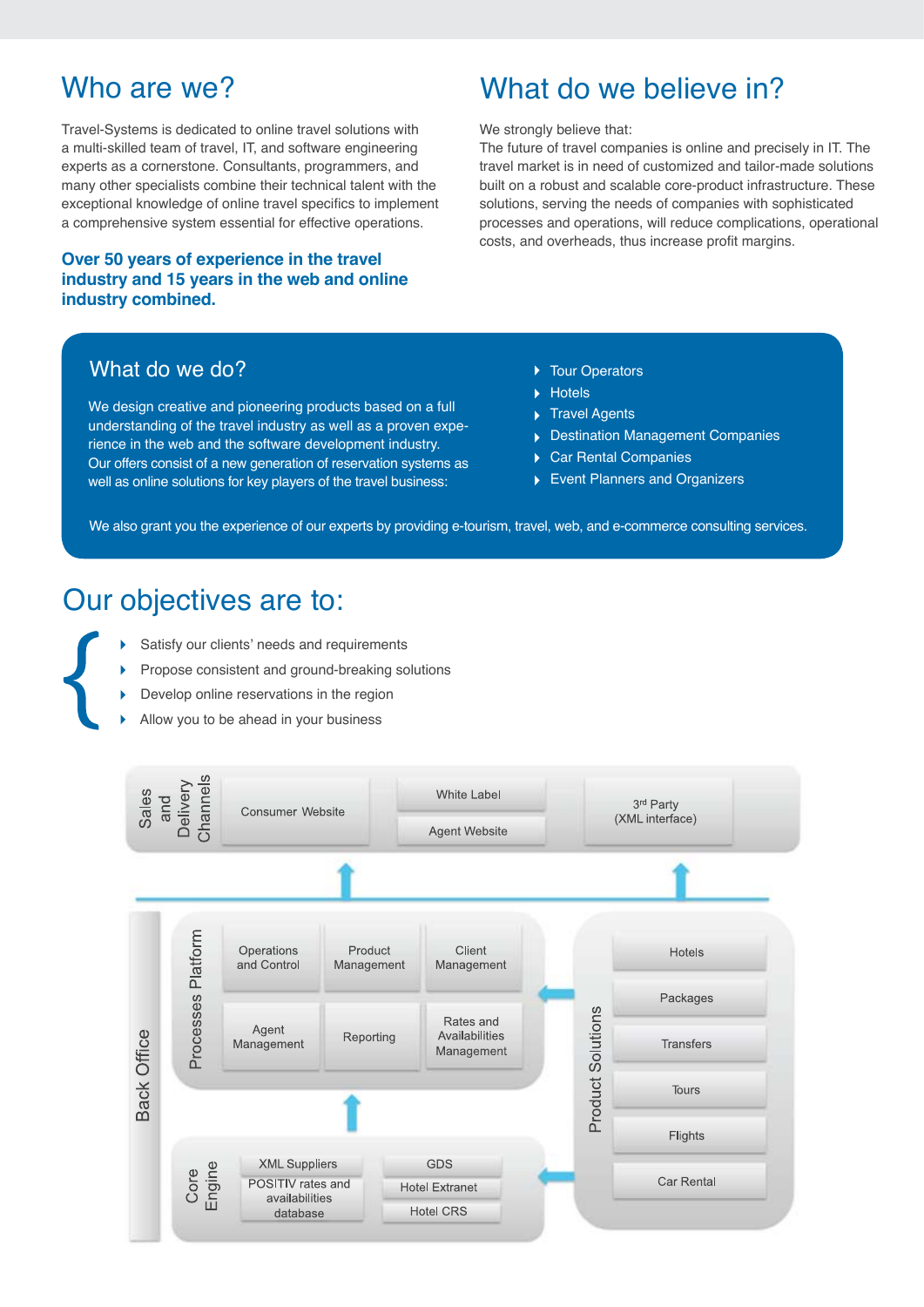# Our products

### **POSITIV' Tour Operator**

The POSITIV' Tour-operator is an online real-time-reservation system, featuring charter flights and charter packages reservation and management. It is built on a high-tech architecture that provides different types of core and value-added services.

#### **Key features:**

Hotels management

Charter flights management

Packages management

Agents and commissions management

 Real-time rates and availability management for packages and flights

 Operations management for all services: hotels, tours, transfers, flights, packages, visas etc.

Reporting system for all services

Multicurrency packages

### **POSITIV' Hotel**

The POSITIV' Hotel package is a comprehensive package designed to allow the hotelier to manage and control the operational processes from a unique automated platform, taking in charge bookings, cancellations, invoices, vouchers, follow-ups, rates, and availabilities management.

#### **Key features:**

Online reservation system

Public user management

 Integration with online reservation & channel management systems

### **POSITIV' DMC**

The POSITIV' DMC package is a complete and scalable package that will give DMC the possibility to manage any of their incoming activities easily and to reach new international clients whether they are tour operators, agents, or public users.

#### **Key features:**

Hotels management

Tours management

Transfers management module

Packages management module

Agents management

B2B and B2C solution



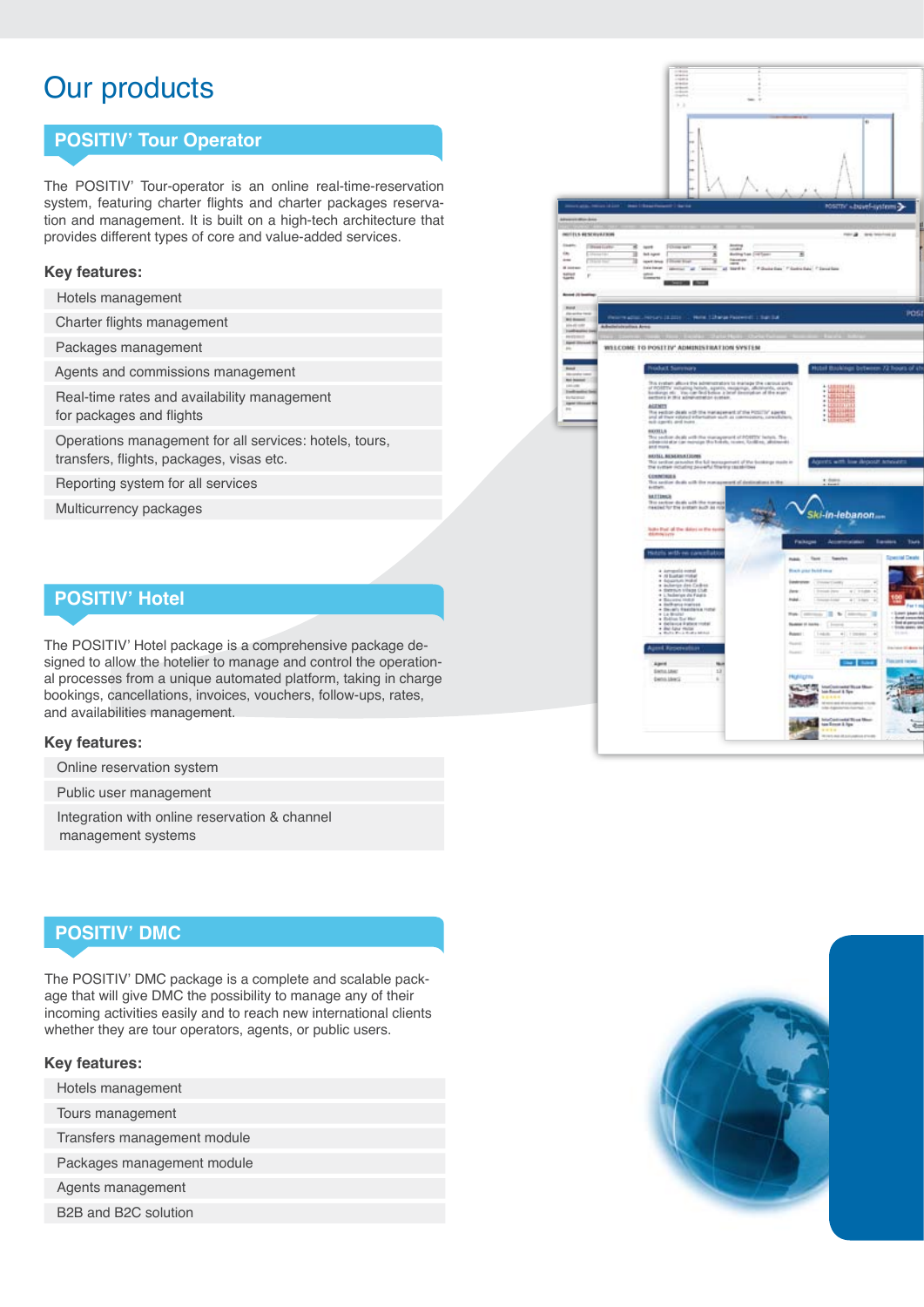

## **POSITIV' Agent**

The POSITIV' Agent package is a comprehensive package adapted to the special architecture of the travel-agency business, allowing international and easy web-based real-time communication as well as infinite connections with all the providers if needed.

#### **Key features:**

- Hotels management
- Agents management

3rd party XML / GDS

Hotel contracts rates and availability management

B2B and B2C solution

Reporting system for all services

### **POSITIV' Events**

The POSITIV' Events package is a comprehensive and scalable package that will allow the event organizers to manage their daily operations and reservations, and to propose all their services (meeting rooms, hotels, tours, transfers, packages, flights etc) with real-time availabilities, online bookings, and online payment.

#### **Key features:**

| Events management                 |  |
|-----------------------------------|--|
| Hotels management                 |  |
| Tours management                  |  |
| Transfers management module       |  |
| Packages management module        |  |
| B2B and B2C solution              |  |
| Reporting system for all services |  |

**POSITIV'** is an n-tier client server architecture built on an advanced structure that provides different types of core and added-value services.

**POSITIV'** products are built on Microsoft .NET technology with scalable and reliable SQL Server relational database. Natively developed on the Microsoft .NET framework, POSITIV' provides high visibility in terms of platform evolution, integration, and sustainability. In addition to that, the .NET core features also offer performance and scalability benefits:

- Easy product and features updates based on the latest technologies
- ▶ Smooth communication and integration with other platforms

### **One-Click Online Payment**

The One-Click Online Payment solution is a fast, easy-to-use, and safe online payment system allowing you to get paid by credit card through the Internet.

#### K**Key features:**

One module to manage the payment of your reservations

SMS and emails automatically sent to you and your client

Total privacy guaranteed

Easy-to-use and friendly interface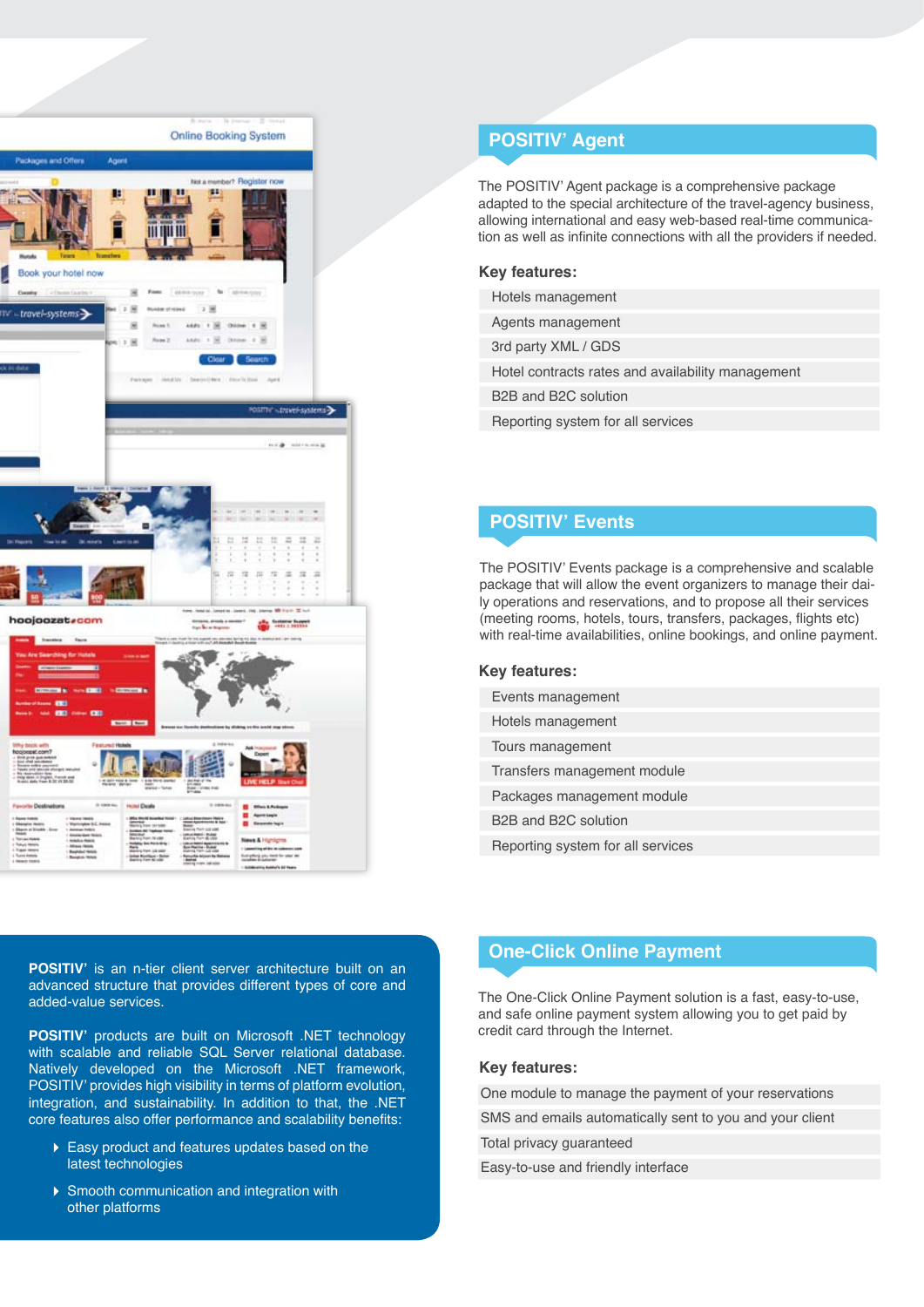# We address the needs of:

| <b>Tour Operators</b>       | <b>Hotels</b>                           |
|-----------------------------|-----------------------------------------|
| <b>Travel Agents</b>        | <b>Destination Management Companies</b> |
| <b>Car Rental Companies</b> | <b>Event Planners and Organizers</b>    |

## Our solutions' benefits:

- ▶ **SCALABILITY**: it grows along with your company's development strategies.
- **MODULARITY:** build a complete solution with the modules that are relevant to your business.
- **ADAPTABILITY**: our powerful product infrastructure provides enough flexibility to easily accommodate ad- $\blacktriangleright$ ditional features based on your specific business needs.
- **PERSONALIZATION**: your corporate identity is completely integrated to the solution whether it's on the back-end screen, the front-end, or the extranet.
- **CREATIVITY** and constant **EVOLUTION**: we do not only answer your needs: our R&D department is regularly benchmarking the travel market and proposing adapted innovations integrated to every new version of the solution.